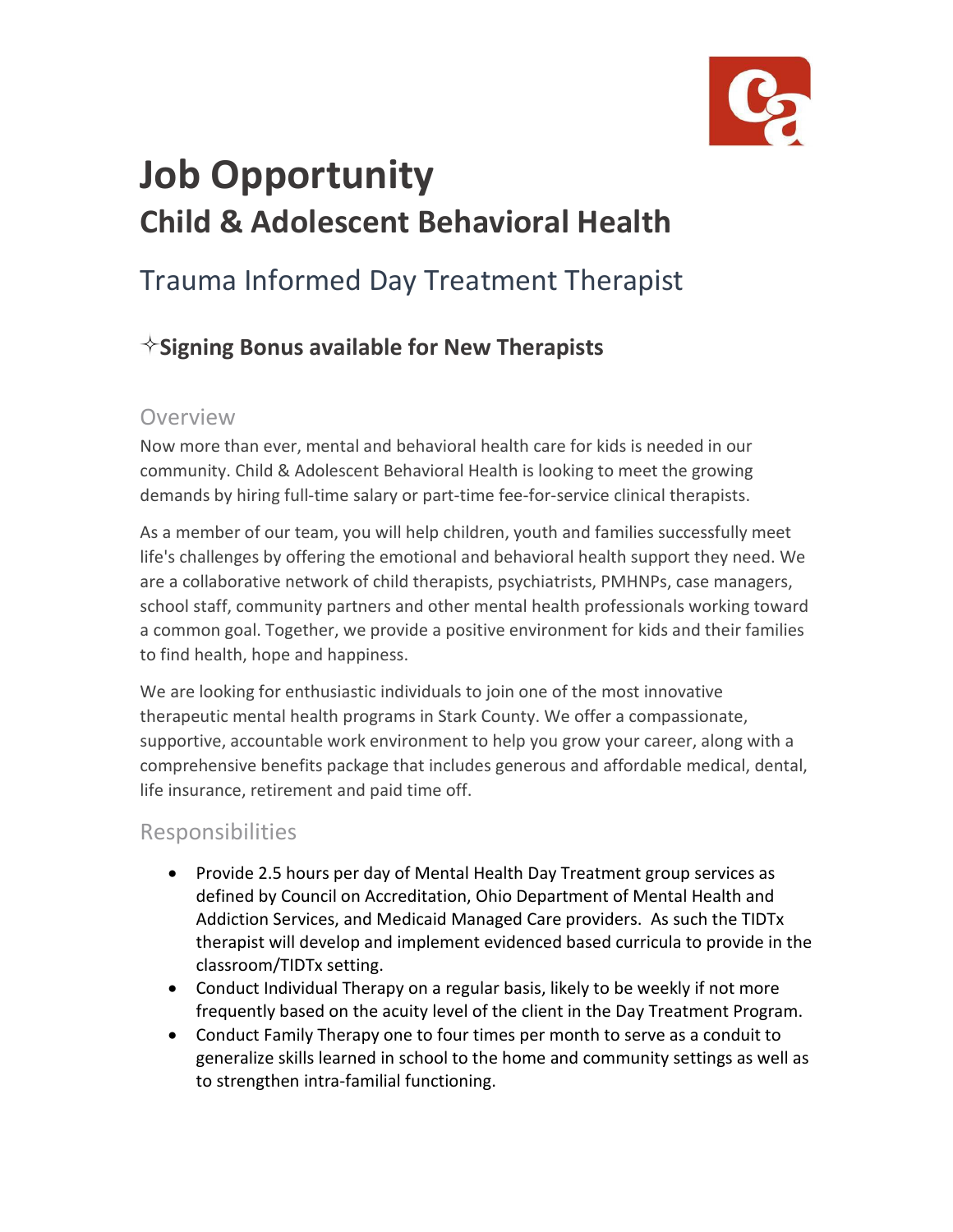- Other therapy duties and opportunities may include conducting Diagnostic/Mental Health Assessments, Group Therapy, and Mental Health Consultation & Prevention.
- The position will be school-based/office-based in the Trauma Informed Day Treatment program located at C&A's Shipley location and/or community-based, but likely to include services in each of these settings, including client homes.
- TIDTx Therapist will be present to work during the school year, vacation time will be scheduled when school is not in session.
- Populations served may range from early childhood to transition-aged adolescent and young adults with a wide range of diagnoses and presenting problems.
- Flexibility to work after school and evenings (some evening hours are required to accommodate family schedules and ensure family involvement in services), and possibly Saturdays.
- Conduct 2.5 hour Mental Health Day Treatment groups three times per week for a minimum of 8 weeks during Summer recess, typically in the months of June, July, and August.
- Maintain current and accurate documentation, completing all paperwork in identified time frames. Progress Notes are to be completed within 24 hours.
- Meet minimum yearly productivity requirements.
- Other duties, as assigned.

#### Skill and Experience

- Experience working in a Partial Hospitalization/Mental Health Day Treatment setting is highly desirable/preferred.
- Experience/skill, or working to obtain skills in working with a variety of special populations including early childhood, traumatized and victimized children & youth, transition-aged adolescents, youth with sexual behavior problems, chronic & severely emotionally/behaviorally impaired, youth and family with substance use disorders.
- Ability to engage a wide range of clients and parents, including those from diverse populations, and those uncertain about the value and/or necessity of MH services.
- Ability to work effectively with other professionals both within and outside the mental health profession.
- Experience/skill or willingness to obtain skills in applicable modalities and interventions, including, but not limited to, evidenced-based /evidencedinformed practices as required.
- Certified or trained in Trauma Focused Cognitive Behavioral Therapy.
- Currently has or is working to obtain CDCA certification. This will be helpful in working with not only the youth but their families as well.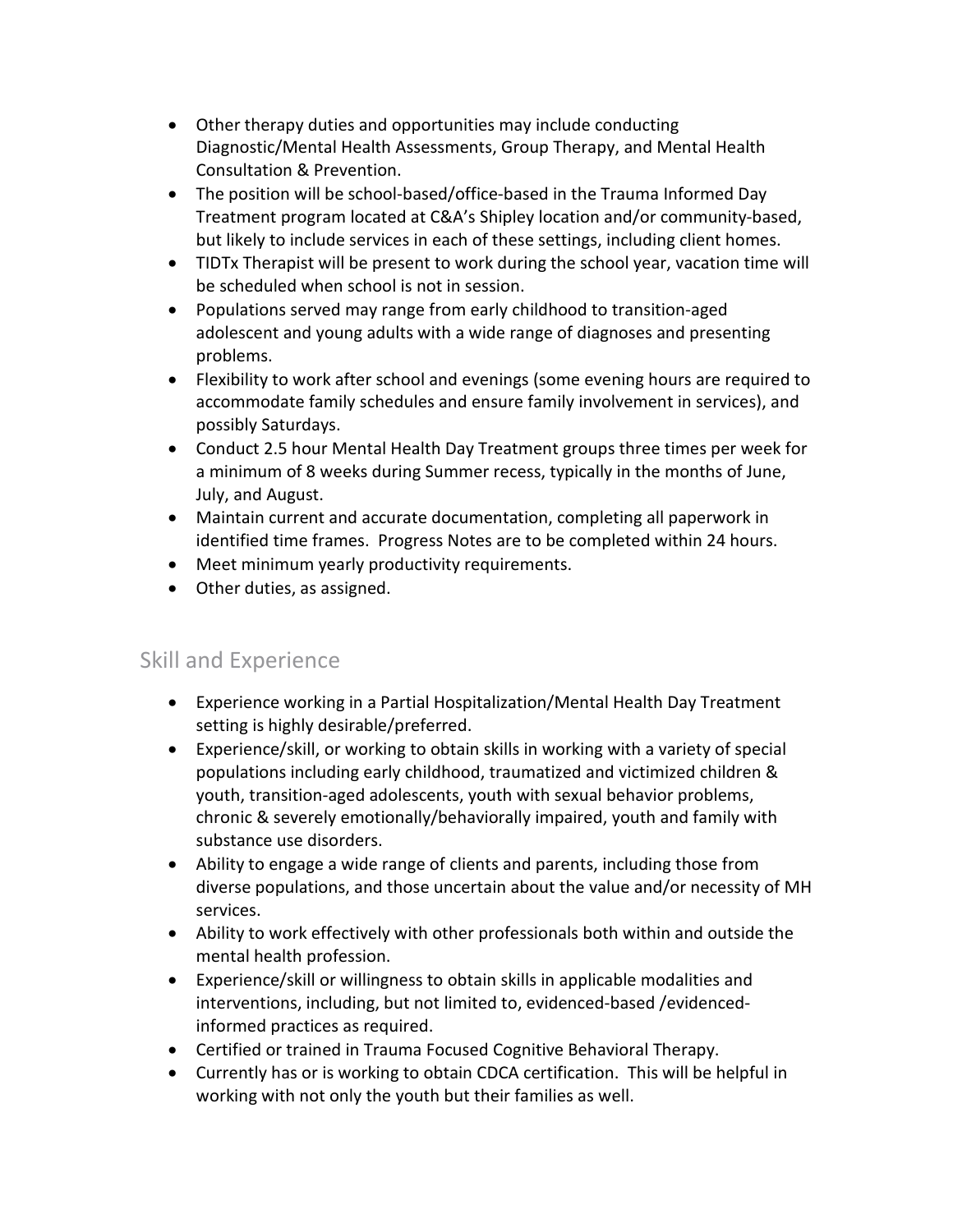- Training and practice experience that is "trauma-informed" as well as familiarity with modalities such as Motivational Interviewing, DBT, DINA and Incredible Years (for early childhood populations), and others matched to our population are valuable.
- Ability to effectively and efficiently use C&A's electronic health records system.
- Must be culturally competent and willing to work with clients and families within various and diverse populations.

#### **Qualifications**

Licensed in the state of Ohio to provide assessment and therapy via the Ohio Counselor, Social Worker, and Marriage and Family Therapist Board, or the Ohio Board of Psychology. Must possess at least a Master's Degree(s) in Psychology, Counseling, Social Work, or the equivalent.

#### Why Child & Adolescent Behavioral Health

At Child & Adolescent Behavioral Health, we are here for you, so you can be there for them. We provide a supportive environment for our clinical therapists to grow and lead in their careers, and in turn, you bring unmatched compassionate care and expertise.

We have been recognized as one of the Top 10 Best Companies to work for in Stark County, because we strive to take care of our team at work and at home.

#### Salary and Compensation

This is a salaried position with salaries based on experience and licensure level.